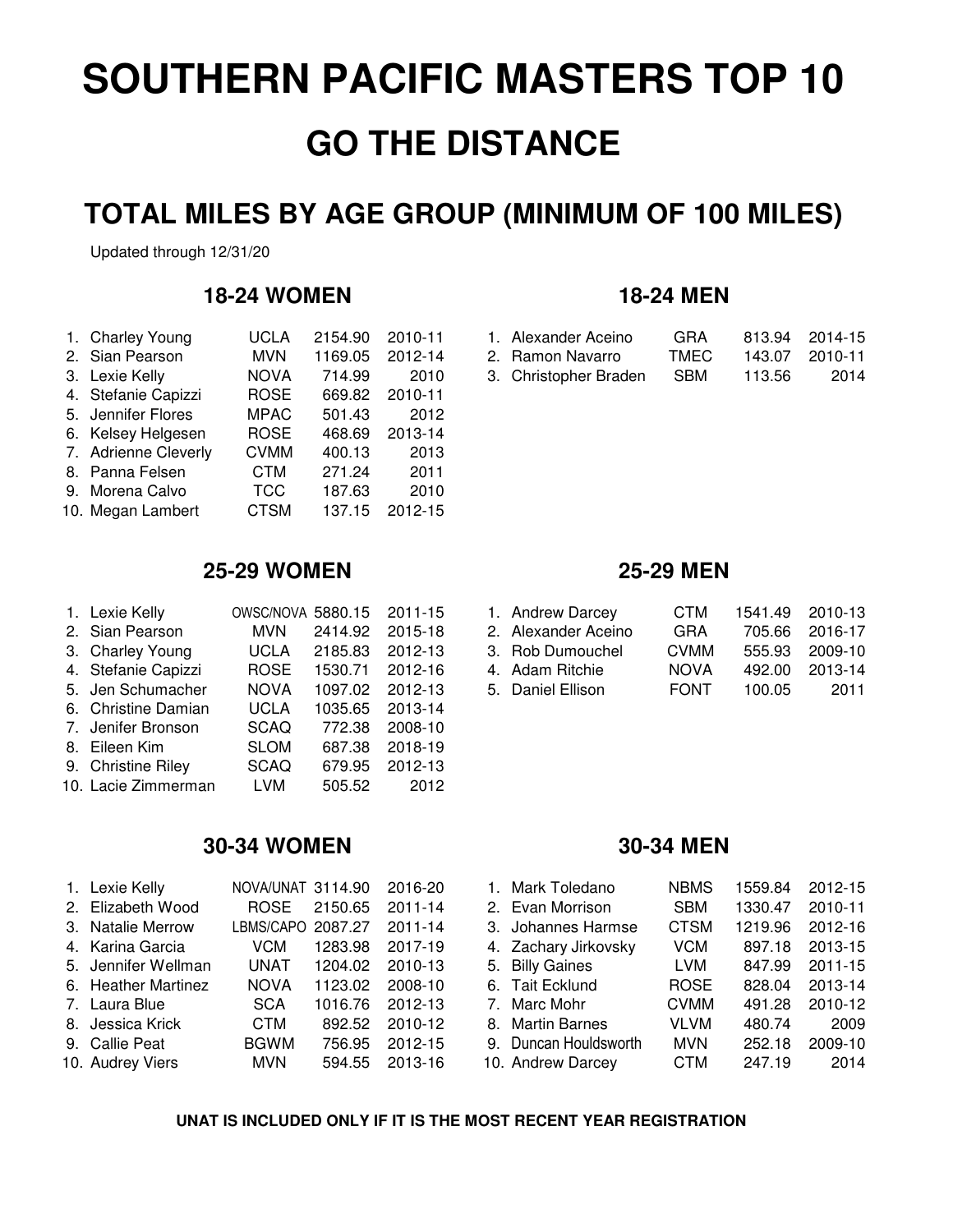## **TOTAL MILES BY AGE GROUP (MINIMUM OF 100 MILES)**

Updated through 12/31/20

### **35-39 WOMEN 35-39 MEN**

| <b>NOVA</b>                                                                                                                                                                                            | 1762.48 | 2013-15 |  | <b>SCAQ</b>                                                                                                                                                                      | 2444.71                                           | 2010-14  |
|--------------------------------------------------------------------------------------------------------------------------------------------------------------------------------------------------------|---------|---------|--|----------------------------------------------------------------------------------------------------------------------------------------------------------------------------------|---------------------------------------------------|----------|
| <b>BGWM</b>                                                                                                                                                                                            | 831.14  | 2016-20 |  |                                                                                                                                                                                  | 993.34                                            | 2015-18  |
| <b>ROSE</b>                                                                                                                                                                                            | 815.79  | 2019-20 |  | <b>TSTT</b>                                                                                                                                                                      | 976.71                                            | 2012-15  |
| <b>ROSE</b>                                                                                                                                                                                            | 779.63  | 2014-15 |  | <b>UCLA</b>                                                                                                                                                                      | 740.05                                            | 2007-09  |
| <b>SCAO</b>                                                                                                                                                                                            | 564.40  | 2013-16 |  | <b>SLOM</b>                                                                                                                                                                      | 677.98                                            | 2017-19  |
| <b>BGWM</b>                                                                                                                                                                                            | 547.25  | 2010-11 |  | <b>MVN</b>                                                                                                                                                                       | 590.13                                            | 2010-12  |
| VLVM                                                                                                                                                                                                   | 510.02  | 2012-15 |  |                                                                                                                                                                                  | 476.45                                            | 2009-10  |
| <b>SCA</b>                                                                                                                                                                                             | 502.23  | 2014    |  | <b>MVN</b>                                                                                                                                                                       | 408.47                                            | 2010-11  |
| <b>SCAQ</b>                                                                                                                                                                                            | 473.01  | 2013-16 |  | <b>GRA</b>                                                                                                                                                                       | 384.32                                            | 2016-17  |
| <b>VCM</b>                                                                                                                                                                                             | 442.16  | 2015    |  |                                                                                                                                                                                  | 358.48                                            | 2019-20  |
| 1. Tanya MacLean<br>2. Callie Peat<br>3. Kendra Wilson<br>4. Meghan Giffin<br>5. Alicia Bartley<br>6. Heather Melrose<br>7. Marie Girouard<br>8. Laura Blue<br>9. Alejandra Wachler<br>10. Deanna Gray |         |         |  | David Schlesinger<br>1.<br>3. George Durzi<br>4. Christopher Paul<br>5. Ben Palmer<br>6. Steve Ripic<br>7. Scott Meyer<br>8. Josh Plummer<br>9. Mark Toledano<br>10. Carlos Cruz | 2. Nathaniel Berenstein-Cervera ROSE<br>DARE/UNAT | SAM/LBSC |

### **40-44 WOMEN 40-44 MEN**

| 1. Jill Keenan-Boline | <b>ROSE</b> | 1776.16 | 2010-13 | 1. Kevin Scott   | <b>SLV</b>  | 1880.24 | 2012-14 |
|-----------------------|-------------|---------|---------|------------------|-------------|---------|---------|
| 2. Tamie Stewart      | <b>VCM</b>  | 1388.87 | 2013-16 | 2. Jeremy Nisen  | <b>SBM</b>  | 1709.87 | 2014-18 |
| 3. Eve Maidenberg     | <b>CVMM</b> | 1265.34 | 2019-20 | 3. Glenn Piner   | RMDA        | 1511.99 | 2010-13 |
| 4. Tara Dolan         | <b>KMAN</b> | 1187.46 | 2014-17 | 4. Chris Geer    | UNAT        | 1451.73 | 2010-13 |
| 5. Mary Ho            | <b>CVMM</b> | 1165.20 | 2015-19 | 5. Dale Dolan    | KMAN        | 1447.56 | 2014-15 |
| 6. Jing Chen          | UNAT        | 1049.39 | 2013-17 | 6. Rich Katz     | <b>CVMM</b> | 1272.62 | 2011-13 |
| 7. Tanya MacLean      | <b>NOVA</b> | 969.53  | 2016-17 | 7. Daniel Muth   | MMM/SCAQ    | 1013.72 | 2007-10 |
| 8. Jinxi Caddel       | <b>UNAT</b> | 885.44  | 2010-11 | 8. Peter Knapp   | <b>VKNG</b> | 945.34  | 2012-13 |
| 9. Tami Barrera       | <b>MVN</b>  | 850.38  | 2014-16 | 9. Darryl Wooten | MVN         | 925.18  | 2012-15 |
| 10. Liz West          | <b>ABCM</b> | 595.87  | 2013-15 | 10. James Neitz  | <b>VCM</b>  | 821.23  | 2011    |
|                       |             |         |         |                  |             |         |         |

### **45-49 WOMEN 45-49 MEN**

| 1. Kristina Neill          | <b>MVN</b>  | 4517.28 | 2010-14     | 1. Timothy Martin  | <b>CTM</b>  | 6413.51 | 2011-14 |
|----------------------------|-------------|---------|-------------|--------------------|-------------|---------|---------|
| 2. Nikki Takarabe          | CTM         | 2109.45 | 2012-15     | 2. Rich Katz       | <b>CVMM</b> | 2843.24 | 2014-18 |
| 3. Dara Goldsmith          | LVM         | 1675.33 | $2011 - 15$ | 3. Glenn Piner     | RMDA        | 2228.94 | 2014-18 |
| 4. Suzanne Dodd            | <b>CTM</b>  | 1482.83 | 2007-10     | 4. Dale Dolan      | KMAN        | 1666.53 | 2016-19 |
| 5. Jean Carlson            | <b>SBM</b>  | 1287.36 | 2011        | 5. Peter Knapp     | <b>VKNG</b> | 1428.18 | 2014-16 |
| 6. Jennifer Burch-Ascencio | <b>MVN</b>  | 1193.39 | $2011 - 15$ | 6. Kerry O'Shea    | <b>CVMM</b> | 1390.26 | 2012-16 |
| 7. Melissa Latt            | <b>SCAQ</b> | 1170.85 | 2009-10     | 7. Dan Borton      | <b>ROSE</b> | 1364.30 | 2013-17 |
| 8. Kari Adams              | LVM         | 1050.92 | 2013-14     | 8. Steven Erickson | <b>PSP</b>  | 1318.68 | 2016-20 |
| 9. Jill Keenan-Boline      | <b>ROSE</b> | 1005.64 | 2014-15     | 9. Forrest Nelson  | <b>ROSE</b> | 1298.15 | 2010-11 |
| 10. Deanna Koehler         | <b>CVMM</b> | 963.41  | 2014        | 10. Michael Hure   | <b>SLOM</b> | 1276.06 | 2010-12 |

| 1. David Schlesinger                 | <b>SCAQ</b> | 2444.71 | 2010-14 |
|--------------------------------------|-------------|---------|---------|
| 2. Nathaniel Berenstein-Cervera ROSE |             | 993.34  | 2015-18 |
| 3. George Durzi                      | <b>TSTT</b> | 976.71  | 2012-15 |
| 4. Christopher Paul                  | <b>UCLA</b> | 740.05  | 2007-09 |
| 5. Ben Palmer                        | <b>SLOM</b> | 677.98  | 2017-19 |
| 6. Steve Ripic                       | <b>MVN</b>  | 590.13  | 2010-12 |
| 7. Scott Meyer                       | SAM/LBSC    | 476.45  | 2009-10 |
| 8. Josh Plummer                      | <b>MVN</b>  | 408.47  | 2010-11 |
| 9. Mark Toledano                     | <b>GRA</b>  | 384.32  | 2016-17 |
| 10. Carlos Cruz                      | DARE/UNAT   | 358.48  | 2019-20 |

| 1. Kevin Scott   | <b>SLV</b>  | 1880.24 | 2012-14 |
|------------------|-------------|---------|---------|
| 2. Jeremy Nisen  | <b>SBM</b>  | 1709.87 | 2014-18 |
| 3. Glenn Piner   | <b>RMDA</b> | 1511.99 | 2010-13 |
| 4. Chris Geer    | <b>UNAT</b> | 1451.73 | 2010-13 |
| 5. Dale Dolan    | <b>KMAN</b> | 1447.56 | 2014-15 |
| 6. Rich Katz     | <b>CVMM</b> | 1272.62 | 2011-13 |
| 7. Daniel Muth   | MMM/SCAQ    | 1013.72 | 2007-10 |
| 8. Peter Knapp   | <b>VKNG</b> | 945.34  | 2012-13 |
| 9. Darryl Wooten | <b>MVN</b>  | 925.18  | 2012-15 |
| 10. James Neitz  | <b>VCM</b>  | 821.23  | 2011    |

| 1. Timothy Martin  | <b>CTM</b>  | 6413.51 | 2011-14 |
|--------------------|-------------|---------|---------|
| 2. Rich Katz       | <b>CVMM</b> | 2843.24 | 2014-18 |
| 3. Glenn Piner     | <b>RMDA</b> | 2228.94 | 2014-18 |
| 4. Dale Dolan      | <b>KMAN</b> | 1666.53 | 2016-19 |
| 5. Peter Knapp     | <b>VKNG</b> | 1428.18 | 2014-16 |
| 6. Kerry O'Shea    | <b>CVMM</b> | 1390.26 | 2012-16 |
| 7. Dan Borton      | <b>ROSE</b> | 1364.30 | 2013-17 |
| 8. Steven Erickson | <b>PSP</b>  | 1318.68 | 2016-20 |
| 9. Forrest Nelson  | <b>ROSE</b> | 1298.15 | 2010-11 |
| 10. Michael Hure   | <b>SLOM</b> | 1276.06 | 2010-12 |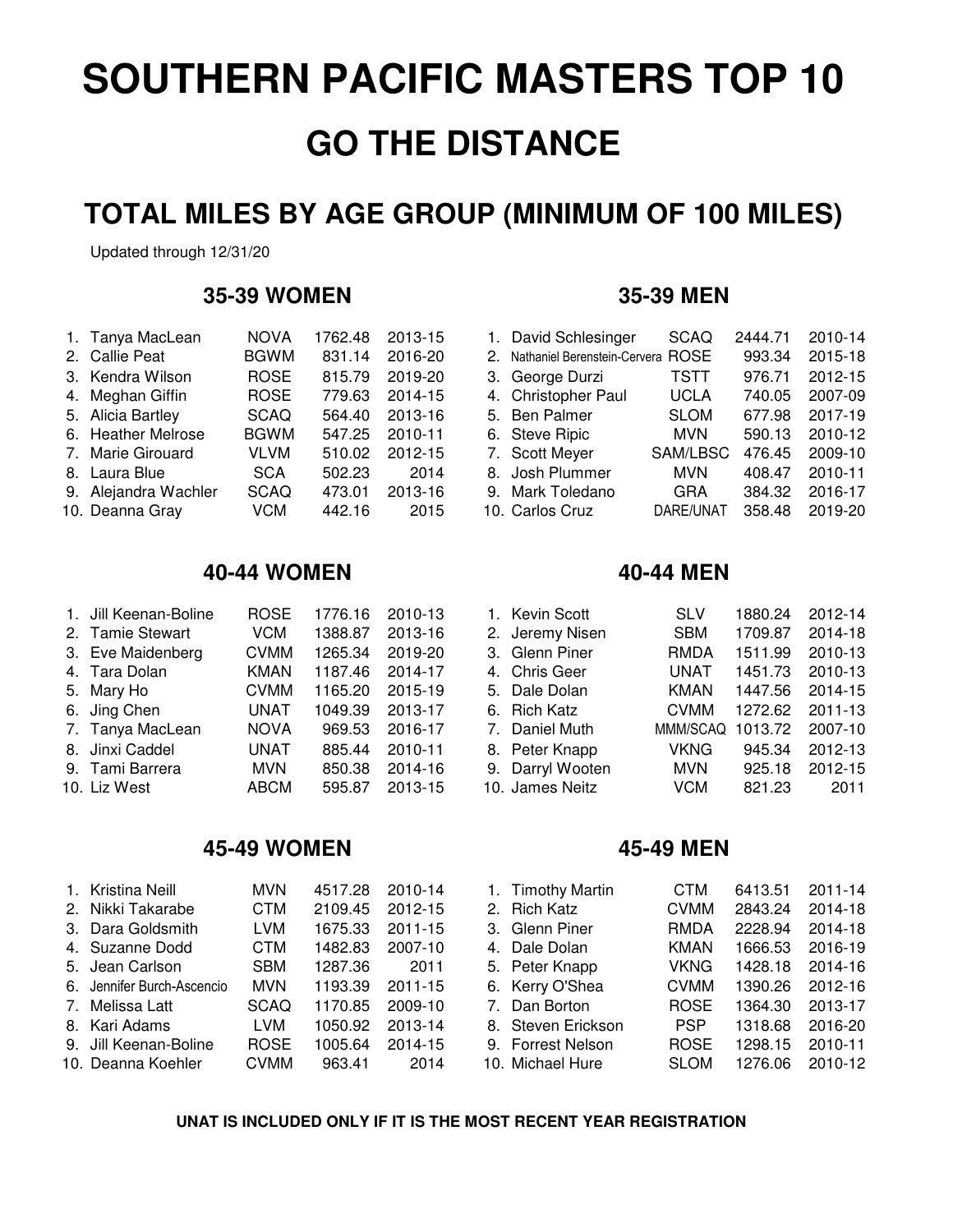## **TOTAL MILES BY AGE GROUP (MINIMUM OF 100 MILES)**

Updated through 12/31/20

### **50-54 WOMEN 50-54 MEN**

| 1. Lynn Kubasek    | NOVA                    | 4373.44 | 2008-12 | 1. Timothy Martin   | <b>CTM</b>  | 2950.32 | 2015-19 |
|--------------------|-------------------------|---------|---------|---------------------|-------------|---------|---------|
| 2. Jean Carlson    | <b>SBM</b>              | 4137.98 | 2012-16 | 2. Kurt Dickson     | <b>GRA</b>  | 2796.51 | 2017-20 |
| 3. Linda Simons    | <b>CTM</b>              | 2940.49 | 2015-19 | 3. Wayne Deloney    | <b>MVN</b>  | 2724.68 | 2010-14 |
| 4. Jill Robertson  | <b>SCA/UNAT 2533.60</b> |         | 2013-17 | 4. Bill Sive        | LBG/SWLB    | 2715.77 | 2011-15 |
| 5. Jenny Cook      | <b>SCAO</b>             | 2375.89 | 2008-12 | 5. Michael Hure     | <b>SLOM</b> | 2016.85 | 2013-17 |
| 6. Nikki Takarabe  | <b>CTM</b>              | 2285.01 | 2016-20 | 6. Chris Smelt      | <b>NOVA</b> | 1856.04 | 2013-17 |
| 7. Suzanne Dodd    | <b>CTM</b>              | 2145.90 | 2011-15 | 7. Patrick McGinley | <b>ROSE</b> | 1714.09 | 2013-17 |
| 8. Susan Cushman   | <b>LVM</b>              | 1945.56 | 2012-16 | 8. Julian Rusinek   | UNAT        | 1619.61 | 2011-14 |
| 9. Renee McDonough | <b>CVMM</b>             | 1836.58 | 2014-17 | 9. Theo Schmeeckle  | <b>VCM</b>  | 1616.49 | 2013-16 |
| 10. Niki Stokols   | <b>CSAM</b>             | 1660.35 | 2009-11 | 10. Greg Kearns     | T-26        | 1499.15 | 2013-17 |
|                    |                         |         |         |                     |             |         |         |

#### **55-59 WOMEN 55-59 MEN**

| 1. Lynn Kubasek        | <b>NOVA</b> | 3321.42 | 2013-17 | 1. Bill Ireland    | <b>SCAQ</b> | 3049.12 | 2014-18 |
|------------------------|-------------|---------|---------|--------------------|-------------|---------|---------|
| 2. Cori McConkle       | <b>NOVA</b> | 3239.73 | 2009-13 | 2. Michael Dean    | UNAT        | 2820.00 | 2016-20 |
| 3. Christie Ciraulo    | <b>UCLA</b> | 2685.55 | 2008-11 | 3. Michael Blatt   | <b>VCM</b>  | 2537.23 | 2010-14 |
| 4. Niki Stokols        | <b>CVMM</b> | 2229.84 | 2012-16 | 4. Michael Heather | <b>MVN</b>  | 1804.21 | 2009-13 |
| 5. Naomi Fukutomi      | <b>UNAT</b> | 2061.85 | 2013-17 | 5. Tom Cole        | <b>CTMA</b> | 1742.81 | 2011-12 |
| 6. Suzanne Dodd        | <b>CTM</b>  | 1954.07 | 2016-20 | 6. Bill Baird      | <b>CVMM</b> | 1696.24 | 2014-18 |
| 7. Marie Marston       | UNAT        | 1805.64 | 2013-17 | 7. Matt Truxaw     | <b>FMT</b>  | 1492.52 | 2015-18 |
| 8. Susan Cushman       | <b>LVM</b>  | 1535.37 | 2017-20 | 8. Carl Rieger     | UNAT        | 1097.89 | 2013-15 |
| 9. Jenny Cook          | <b>UCLA</b> | 1299.89 | 2013-15 | 9. Kent Small      | <b>UCLA</b> | 1091.03 | 2014-15 |
| 10. Priscilla Brunella | <b>LVM</b>  | 1251.79 | 2015-19 | 10. Michael Hure   | <b>SLOM</b> | 1064.64 | 2018-20 |
|                        |             |         |         |                    |             |         |         |

### **60-64 WOMEN 60-64 MEN**

|                                                                                                                                                                                     |                        | 2007-11           |  |                                                                                                                                                                                             |         | 2013-17                                        |
|-------------------------------------------------------------------------------------------------------------------------------------------------------------------------------------|------------------------|-------------------|--|---------------------------------------------------------------------------------------------------------------------------------------------------------------------------------------------|---------|------------------------------------------------|
| <b>SCAC</b>                                                                                                                                                                         | 2119.18                | 2013-17           |  | <b>VCM</b>                                                                                                                                                                                  | 4304.82 | 2010-14                                        |
| <b>SBM</b>                                                                                                                                                                          | 1986.60                | 2012-16           |  | <b>UNAT</b>                                                                                                                                                                                 | 4194.75 | 2016-20                                        |
| <b>CVMM</b>                                                                                                                                                                         | 1891.27                | 2017-20           |  | <b>LVM</b>                                                                                                                                                                                  | 2963.35 | 2020                                           |
| <b>MVN</b>                                                                                                                                                                          | 1743.85                | 2012-14           |  | <b>UCLA/UNAT</b>                                                                                                                                                                            |         | 2016-20                                        |
| <b>SBM</b>                                                                                                                                                                          | 1437.73                | 2016-20           |  | <b>NOVA</b>                                                                                                                                                                                 | 2497.09 | 2015-19                                        |
| <b>NOVA</b>                                                                                                                                                                         | 1031.11                | 2014-16           |  | <b>VCM</b>                                                                                                                                                                                  | 2399.12 | 2015-19                                        |
| <b>UNAT</b>                                                                                                                                                                         | 1026.48                | 2018-20           |  | <b>ROSE</b>                                                                                                                                                                                 | 2242.68 | 2013-15                                        |
| <b>VCM</b>                                                                                                                                                                          | 986.88                 | 2019-20           |  | <b>SBM</b>                                                                                                                                                                                  | 1795.92 | 2014-18                                        |
| WH2O                                                                                                                                                                                | 851.14                 | 2014-17           |  | SCAQ/SCAL                                                                                                                                                                                   |         | 2014-18                                        |
| 1. Lois Goodman<br>2. Patty Smith<br>3. Sherry Keigher<br>4. Niki Stokols<br>5. Carol Hayden<br>6. Elizabeth Boscacci<br>7. Cori McConkle<br>8. Marie Marston<br>10. Jessica Seaton | 9. Susan Hansell-Smock | BPMS/OJAI 2294.27 |  | 1. Andy Seretan<br>2. Jim McConica<br>3. Carl Rieger<br>4. Doug Allen<br>5. Kent Small<br>6. Stephen Sponagle<br>7. Michael Blatt<br>8. Stephen Stedry<br>9. Tom Hinshaw<br>10. David Hayes |         | <b>OWSC/UNAT 6071.76</b><br>2896.29<br>1777.88 |

| 1. Timothy Martin   | <b>CTM</b>  | 2950.32 | 2015-19 |
|---------------------|-------------|---------|---------|
| 2. Kurt Dickson     | <b>GRA</b>  | 2796.51 | 2017-20 |
| 3. Wayne Deloney    | <b>MVN</b>  | 2724.68 | 2010-14 |
| 4. Bill Sive        | LBG/SWLB    | 2715.77 | 2011-15 |
| 5. Michael Hure     | <b>SLOM</b> | 2016.85 | 2013-17 |
| 6. Chris Smelt      | <b>NOVA</b> | 1856.04 | 2013-17 |
| 7. Patrick McGinley | <b>ROSE</b> | 1714.09 | 2013-17 |
| 8. Julian Rusinek   | <b>UNAT</b> | 1619.61 | 2011-14 |
| 9. Theo Schmeeckle  | <b>VCM</b>  | 1616.49 | 2013-16 |
| 10. Greg Kearns     | $T-26$      | 1499.15 | 2013-17 |

| 1. Bill Ireland    | <b>SCAQ</b> | 3049.12 | 2014-18 |
|--------------------|-------------|---------|---------|
| 2. Michael Dean    | <b>UNAT</b> | 2820.00 | 2016-20 |
| 3. Michael Blatt   | <b>VCM</b>  | 2537.23 | 2010-14 |
| 4. Michael Heather | <b>MVN</b>  | 1804.21 | 2009-13 |
| 5. Tom Cole        | <b>CTMA</b> | 1742.81 | 2011-12 |
| 6. Bill Baird      | <b>CVMM</b> | 1696.24 | 2014-18 |
| 7. Matt Truxaw     | <b>FMT</b>  | 1492.52 | 2015-18 |
| 8. Carl Rieger     | <b>UNAT</b> | 1097.89 | 2013-15 |
| 9. Kent Small      | <b>UCLA</b> | 1091.03 | 2014-15 |
| 10. Michael Hure   | <b>SLOM</b> | 1064.64 | 2018-20 |
|                    |             |         |         |

| 1. Andy Seretan     | <b>OWSC/UNAT 6071.76</b> |         | 2013-17 |
|---------------------|--------------------------|---------|---------|
| 2. Jim McConica     | <b>VCM</b>               | 4304.82 | 2010-14 |
| 3. Carl Rieger      | <b>UNAT</b>              | 4194.75 | 2016-20 |
| 4. Doug Allen       | <b>LVM</b>               | 2963.35 | 2020    |
| 5. Kent Small       | UCLA/UNAT                | 2896.29 | 2016-20 |
| 6. Stephen Sponagle | <b>NOVA</b>              | 2497.09 | 2015-19 |
| 7. Michael Blatt    | <b>VCM</b>               | 2399.12 | 2015-19 |
| 8. Stephen Stedry   | <b>ROSE</b>              | 2242.68 | 2013-15 |
| 9. Tom Hinshaw      | <b>SBM</b>               | 1795.92 | 2014-18 |
| 10. David Hayes     | SCAQ/SCAL                | 1777.88 | 2014-18 |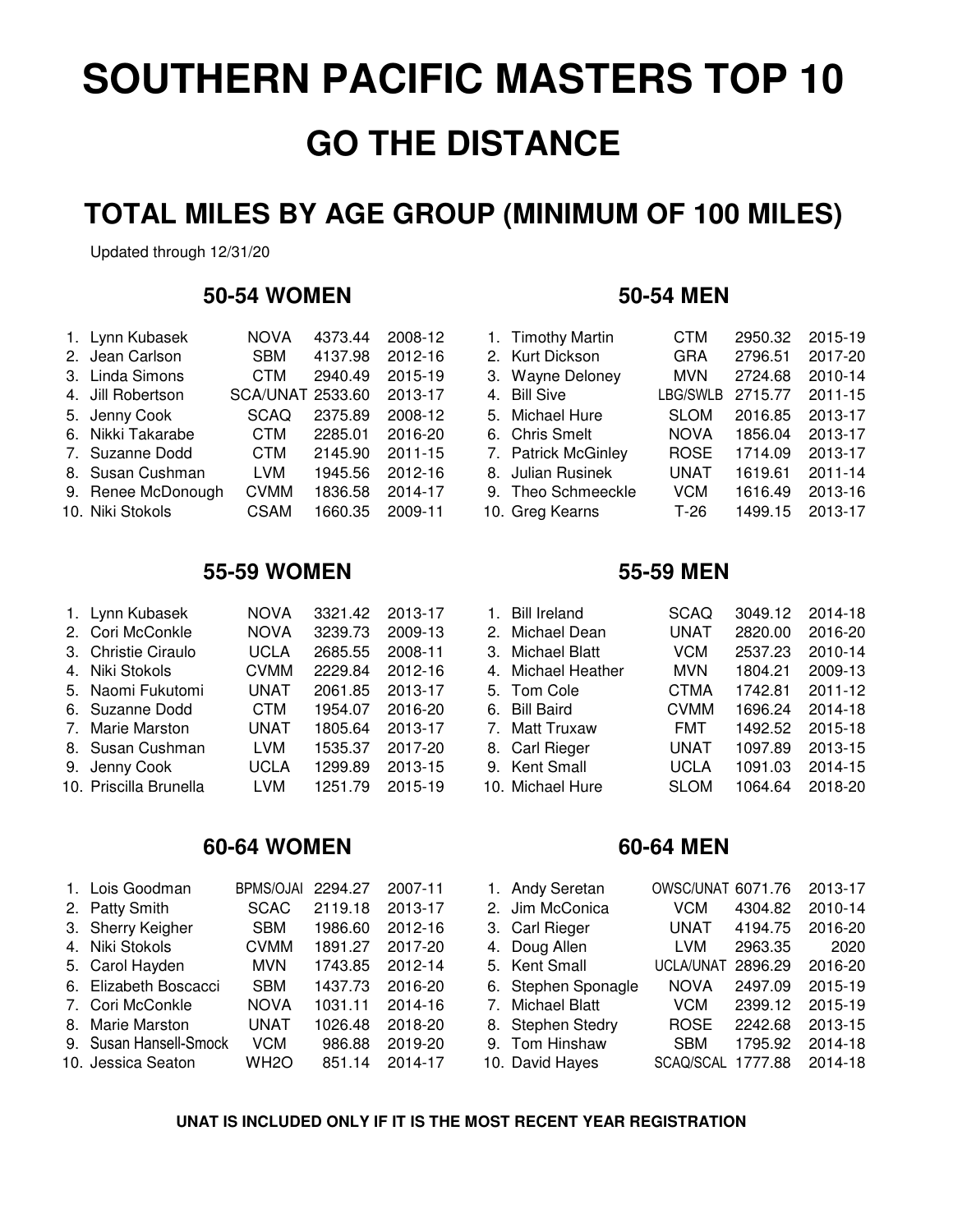## **TOTAL MILES BY AGE GROUP (MINIMUM OF 100 MILES)**

Updated through 12/31/20

### **65-69 WOMEN 65-69 MEN**

| 1. Lois Goodman                       | OJAI/ROSE 2244.33 |         | 2012-16 | 1. Jim McConica   | VCM              | 3751.52 | 2015-19 |
|---------------------------------------|-------------------|---------|---------|-------------------|------------------|---------|---------|
| 2. Beverly Montrella                  | <b>MVN</b>        | 1327.14 | 2011-15 | 2. Andy Seretan   | <b>UNAT</b>      | 3580.79 | 2018-20 |
| 3. Carol Hayden                       | <b>NOVA</b>       | 982.26  | 2015-19 | 3. Stephen Stedry | <b>ROSE</b>      | 3344.68 | 2016-20 |
| 4. Sherry Keigher                     | <b>SBM</b>        | 939.17  | 2017-20 | 4. Bruce Friedman | <b>BGWM</b>      | 2117.87 | 2017-20 |
| 5. Patty Smith                        | <b>SCAC</b>       | 825.63  | 2018-20 | 5. David Brown    | <b>SCAL</b>      | 1206.87 | 2014-16 |
| 6. Wendy Scherwat Ducourneau TSTT/GRA |                   | 644.80  | 2015-18 | 6. Peter Ronay    | <b>ROSE</b>      | 1063.52 | 2008-11 |
| 7. Margret McCall                     | <b>KMAN</b>       | 571.52  | 2019-20 | 7. Larry Vesely   | RAA/UNAT 1011.11 |         | 2016-20 |
| 8. Mary Twomey                        | RIPT/CMAC         | 284.80  | 2019-20 | 8. Michael Farmer | <b>ROSE</b>      | 961.01  | 2014-16 |
| 9. Cheryl O'Brien                     | UNAT              | 210.49  | 2016    | 9. Dell Upton     | <b>UCLA</b>      | 955.78  | 2014-18 |
| 10. Penny Popp                        | <b>SMSC</b>       | 140.03  | 2019    | 10. Jeff Ghan     | <b>LVM</b>       | 674.00  | 2015-19 |

### **70-74 WOMEN**

| 1. Ellen Shockro     | UCLA/NOVA 1722.16 2012-15 |         |         | 1. Peter Ronay    | <b>ROSE</b> | 986.64 | 2012-15 |
|----------------------|---------------------------|---------|---------|-------------------|-------------|--------|---------|
| 2. Beverly Montrella | MVN                       | 1217.32 | 2016-20 | 2. Stuart Thomson | <b>UNAT</b> | 877.75 | 2013-14 |
| 3. Anita Cole        | LBG.                      | 442.97  | 2017-20 | 3. Jim McConica   | <b>VCM</b>  | 795.11 | 2020    |
| 4. Lynda Leopold     | <b>ROSE</b>               | 384.81  | 2018-20 | 4. Bart Bleuel    | <b>VCM</b>  | 641.66 | 2014-15 |
| 5. Mary Munatones    | <b>OWSC</b>               | 257.81  | 2012    | 5. Stan Smith     | LBG.        | 532.06 | 2017-20 |
| 6. Carol Hayden      | <b>NOVA</b>               | 143.97  | 2020    | 6. Craig Smith    | PCA/UNAT    | 522.08 | 2011-12 |
| 7. Marcia Duff       | <b>NOVA</b>               | 101.17  | 2020    | 7. Frank Freeman  | <b>CVMM</b> | 408.03 | 2015    |
|                      |                           |         |         |                   |             |        |         |

| 1. Jim McConica   | <b>VCM</b>  | 3751.52 | 2015-19 |
|-------------------|-------------|---------|---------|
| 2. Andy Seretan   | <b>UNAT</b> | 3580.79 | 2018-20 |
| 3. Stephen Stedry | <b>ROSE</b> | 3344.68 | 2016-20 |
| 4. Bruce Friedman | <b>BGWM</b> | 2117.87 | 2017-20 |
| 5. David Brown    | <b>SCAL</b> | 1206.87 | 2014-16 |
| 6. Peter Ronay    | <b>ROSE</b> | 1063.52 | 2008-11 |
| 7. Larry Vesely   | RAA/UNAT    | 1011.11 | 2016-20 |
| 8. Michael Farmer | <b>ROSE</b> | 961.01  | 2014-16 |
| 9. Dell Upton     | <b>UCLA</b> | 955.78  | 2014-18 |
| 10. Jeff Ghan     | <b>LVM</b>  | 674.00  | 2015-19 |

### **70-74 MEN**

| 1. Peter Ronay       | <b>ROSE</b> | 986.64 | 2012-15 |
|----------------------|-------------|--------|---------|
| 2. Stuart Thomson    | <b>UNAT</b> | 877.75 | 2013-14 |
| 3. Jim McConica      | <b>VCM</b>  | 795.11 | 2020    |
| 4. Bart Bleuel       | <b>VCM</b>  | 641.66 | 2014-15 |
| 5. Stan Smith        | <b>LBG</b>  | 532.06 | 2017-20 |
| 6. Craig Smith       | PCA/UNAT    | 522.08 | 2011-12 |
| 7. Frank Freeman     | <b>CVMM</b> | 408.03 | 2015    |
| 8. Craig Walker      | <b>MYST</b> | 347.95 | 2012-13 |
| 9. Dell Upton        | UCLA/UNAT   | 209.80 | 2019-20 |
| 10. Robert Bergstrom | <b>FMT</b>  | 205.27 | 2015    |
|                      |             |        |         |

### **75-79 WOMEN 75-79 MEN**

| Jacquie Anderson | KMAN | 2319.11 2011-15 |  |
|------------------|------|-----------------|--|
|                  |      |                 |  |

| 1. Jacquie Anderson |  | KMAN 2319.11 2011-15 | 1. Craig Smith          | UNAT 1055.53 2013-17 |  |
|---------------------|--|----------------------|-------------------------|----------------------|--|
|                     |  |                      | 2. Robert Bergstrom FMT | 905.37 2016-20       |  |